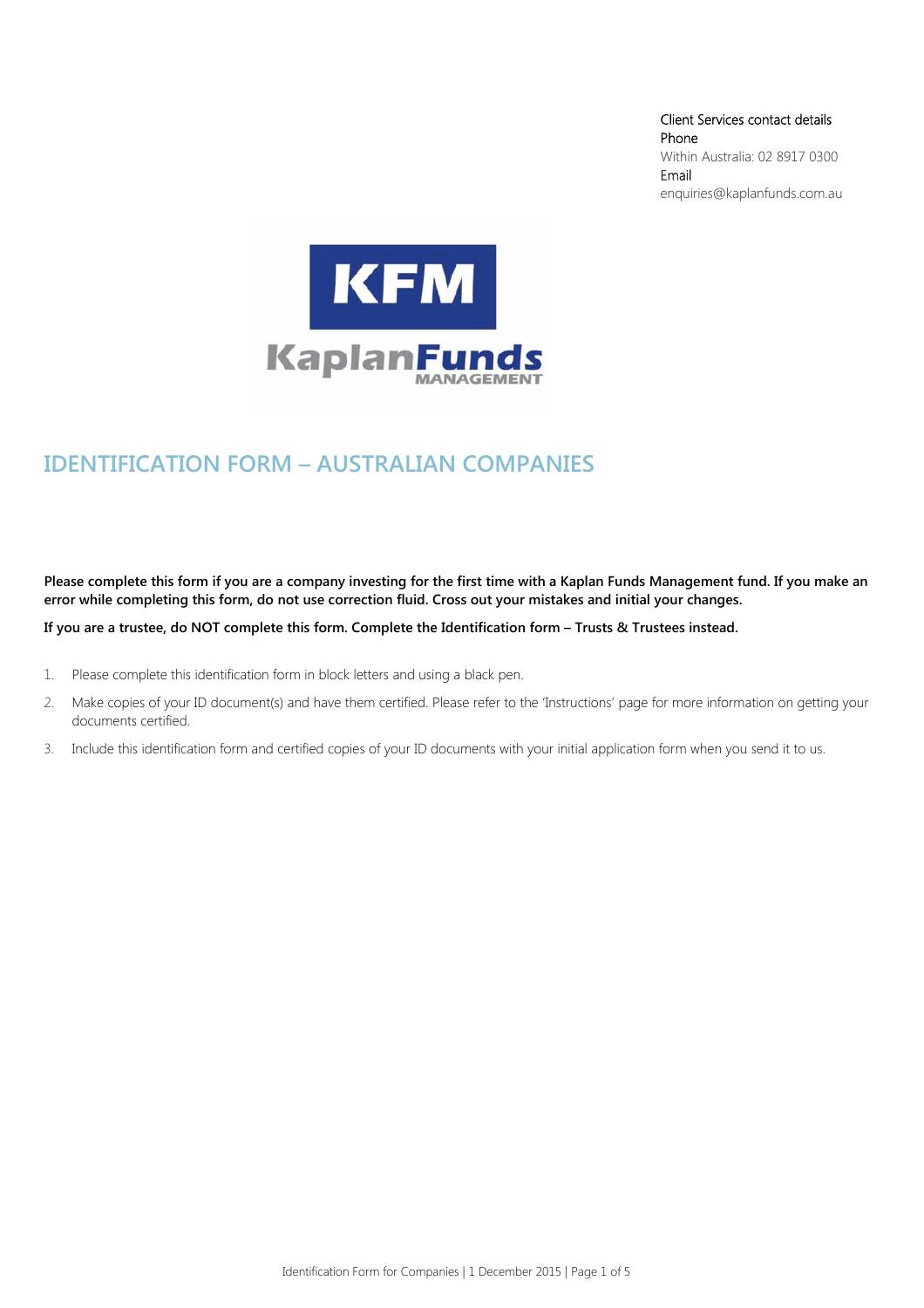## **1. COMPANY DETAILS**

## **1.1 General information**

Full name of company

Nature of Business

| Please indicate the source of funds being invested: |
|-----------------------------------------------------|
|-----------------------------------------------------|

| savings,                                                                                                               | Unit<br>Street number                                                                                                                                                        |  |
|------------------------------------------------------------------------------------------------------------------------|------------------------------------------------------------------------------------------------------------------------------------------------------------------------------|--|
| investment,                                                                                                            |                                                                                                                                                                              |  |
| superannuation contributions,                                                                                          | Street name                                                                                                                                                                  |  |
| commission,                                                                                                            |                                                                                                                                                                              |  |
| donation/gift,                                                                                                         | Suburb<br>State                                                                                                                                                              |  |
| inheritance,                                                                                                           | Country (if not Australia)<br>Post code                                                                                                                                      |  |
| normal course of business,                                                                                             |                                                                                                                                                                              |  |
| asset sale, OR                                                                                                         | Please provide us with certified copies of one of the following:                                                                                                             |  |
| other - write the source of funds below:                                                                               | an ASIC or foreign regulator search OR                                                                                                                                       |  |
|                                                                                                                        | an ASIC or foreign regulator certificate of registration.                                                                                                                    |  |
| 1.2 Australian companies                                                                                               | <b>COMPANY TYPE</b><br>2.                                                                                                                                                    |  |
| Principal place of business (if different to registered office address).<br>A PO Box/RMB/Locked Bag is not acceptable. | Please complete the section below for public companies (section 2.1) or<br>private companies (section 2.2) (as applicable).                                                  |  |
| Property name/building name (if applicable)                                                                            | 2.1 Public company                                                                                                                                                           |  |
|                                                                                                                        | Are you a public company?                                                                                                                                                    |  |
| Street number<br>Unit                                                                                                  | <b>No</b><br>Yes                                                                                                                                                             |  |
|                                                                                                                        | If yes, please proceed to section 3.                                                                                                                                         |  |
| Street name                                                                                                            | 2.2 Private company                                                                                                                                                          |  |
| Suburb<br>State                                                                                                        | Are you a private company?                                                                                                                                                   |  |
|                                                                                                                        | <b>No</b><br>Yes                                                                                                                                                             |  |
| Post code<br>Country                                                                                                   | If yes, please complete the director details section below if you are a<br>private Australian company or a private foreign company. Do not<br>complete for public companies. |  |
| Please provide us with certified copies of the following:                                                              | Director details                                                                                                                                                             |  |
| an ASIC search OR                                                                                                      | How many directors are there?                                                                                                                                                |  |
| a your certificate of registration issued by ASIC                                                                      | Provide the full name of each director:                                                                                                                                      |  |
| 1.3 Foreign companies                                                                                                  | Director 1                                                                                                                                                                   |  |
| Country of formation                                                                                                   | Title<br>Full given names                                                                                                                                                    |  |
|                                                                                                                        | Surname                                                                                                                                                                      |  |
| Registered in Australia?                                                                                               |                                                                                                                                                                              |  |
| Yes - what is the ARBN:<br>No                                                                                          | Director 2                                                                                                                                                                   |  |
|                                                                                                                        | Title<br>Full given names                                                                                                                                                    |  |
| Registered in country of formation?                                                                                    |                                                                                                                                                                              |  |
| No<br>Yes - name of regulator/exchange:                                                                                | Surname                                                                                                                                                                      |  |

If you are a foreign company registered in Australia write your principal place of business in Australia or the full name and address of

of business if there is not a registered address. A PO Box/RMB/Locked Bag is not acceptable Property name/building name (if applicable)

If you are a foreign company not registered in Australia write your registered business address in country of formation or principal place

your Australian agent.

# Identification number issued by foreign registration body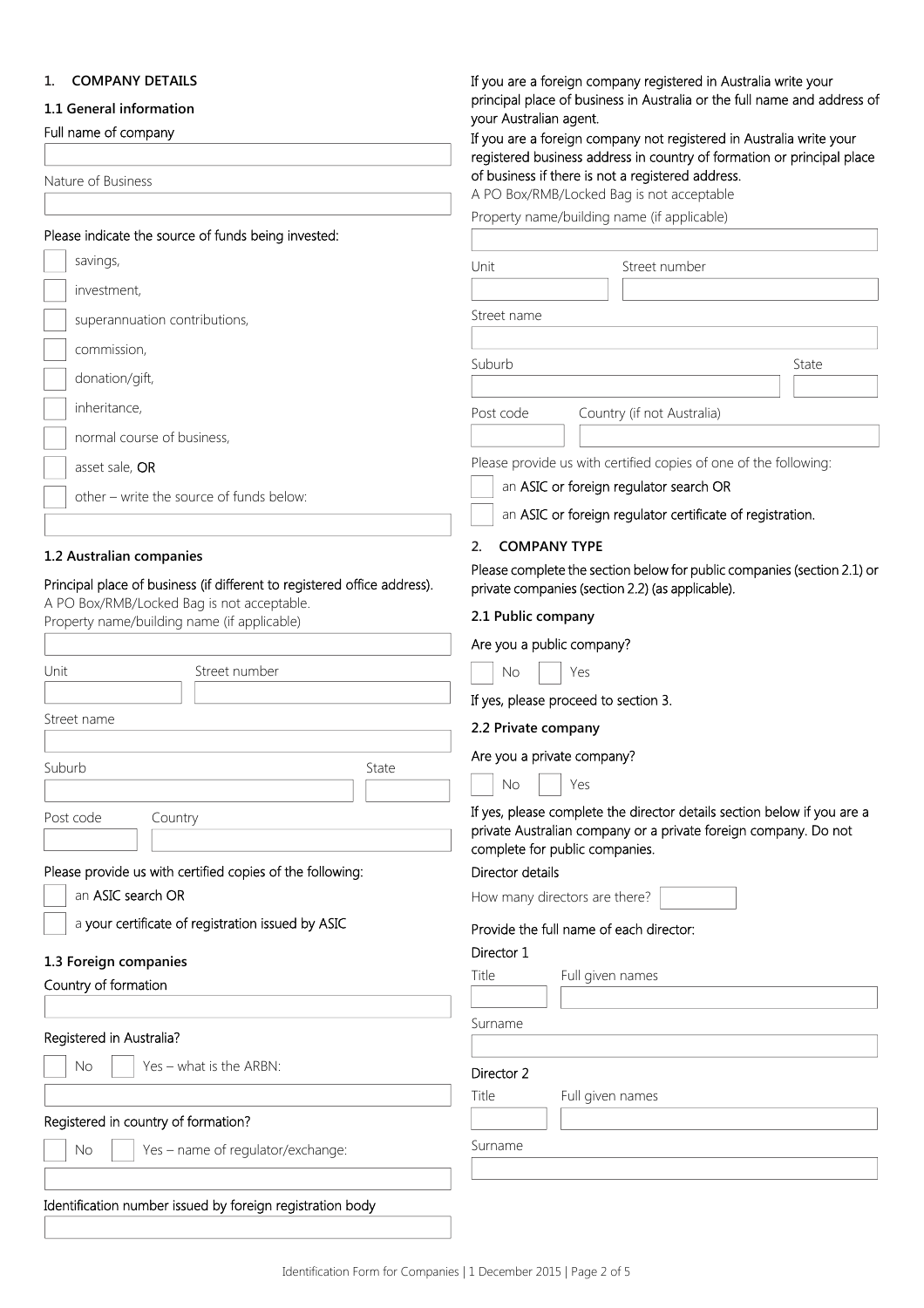## Director 3

| Director 3      |                                                                                                                | <b>HELP</b>                 |                                                                   |
|-----------------|----------------------------------------------------------------------------------------------------------------|-----------------------------|-------------------------------------------------------------------|
| Title           | Full given names                                                                                               |                             | Control: includes control as a re                                 |
|                 |                                                                                                                |                             | agreements, arrangements, und<br>or not having legal or equitable |
| Surname         |                                                                                                                |                             | legal or equitable rights, and inc                                |
|                 |                                                                                                                | policies.                   | capacity to determine decisions                                   |
| Director 4      |                                                                                                                |                             |                                                                   |
| Title           | Full given names                                                                                               | Beneficial owner 1          |                                                                   |
|                 |                                                                                                                | Title                       | Full given names                                                  |
| Surname         |                                                                                                                |                             |                                                                   |
|                 |                                                                                                                | Surname/Company name        |                                                                   |
|                 | If there are more directors, please provide their name on a separate                                           |                             |                                                                   |
|                 | sheet and attach to this form.                                                                                 | Date of birth (DD/MM/YYYY)  |                                                                   |
| 3.              | REGULATED/LISTED COMPANIES                                                                                     |                             |                                                                   |
|                 | Are you an Australian listed company?                                                                          |                             | Usual occupation/nature of busi                                   |
|                 |                                                                                                                |                             |                                                                   |
| No              | Yes - please provide name of market/exchange                                                                   |                             |                                                                   |
| Market/exchange |                                                                                                                |                             | Residential address/Registered c                                  |
|                 |                                                                                                                |                             | A PO Box/RMB/Locked Bag is no                                     |
|                 | Are you a majority-owned subsidiary of an Australian listed company?                                           |                             | Property name/building name (if                                   |
| No              | Yes - please provide name of listed company                                                                    |                             |                                                                   |
|                 | and market/exchange                                                                                            | Unit                        | Street                                                            |
| Company         |                                                                                                                |                             |                                                                   |
|                 |                                                                                                                | Street name                 |                                                                   |
| Market/exchange |                                                                                                                |                             |                                                                   |
|                 |                                                                                                                | Suburb                      |                                                                   |
|                 | Are you a regulated company?                                                                                   |                             |                                                                   |
|                 | One that is licensed by an Australian Commonwealth, State or                                                   | Post code                   | Country                                                           |
|                 | Territory statutory regulator.                                                                                 |                             |                                                                   |
| <b>No</b>       | Yes - please provide details of the regulator and                                                              |                             | We will assume that you hold the                                  |
|                 | licence number                                                                                                 |                             | issued capital as you do voting r                                 |
| Regulator       |                                                                                                                | specify otherwise:          |                                                                   |
|                 |                                                                                                                | %                           |                                                                   |
| Licence number  |                                                                                                                |                             |                                                                   |
|                 |                                                                                                                | Beneficial owner 2<br>Title | Full given names                                                  |
|                 | If you answered yes to any of these questions, please provide us with                                          |                             |                                                                   |
|                 | a certified copy of one of the following and sign the form at the end.<br>For you, this form is then complete. |                             |                                                                   |
|                 |                                                                                                                | Surname/Company name        |                                                                   |
|                 | an ASIC search OR                                                                                              |                             |                                                                   |
|                 | a search of the licence or other records of the relevant regulator                                             | Date of birth (DD/MM/YYYY)  |                                                                   |
| <b>OR</b>       |                                                                                                                |                             |                                                                   |
|                 | a public document issued by the company OR                                                                     |                             | Usual occupation/nature of busi                                   |
|                 | a search of the relevant market/exchange                                                                       |                             |                                                                   |
|                 |                                                                                                                |                             | Residential address/Registered c                                  |
| 4.              | NON-REGULATED/NON-LISTED COMPANIES                                                                             |                             | A PO Box/RMB/Locked Bag is no                                     |
|                 | If you answered no to all the questions in section 3, please fill in the<br>sections 4.1, 4.2 and 4.3 below.   |                             | Property name/building name (it                                   |
|                 | 4.1 Beneficial owner details                                                                                   | Unit                        | Street                                                            |
|                 | Provide details of all beneficial owners who are individuals who,                                              |                             |                                                                   |
|                 | through one or more shareholdings, ultimately own 25% or more of                                               | Street name                 |                                                                   |
|                 | the company's issued capital or who control (whether directly or                                               |                             |                                                                   |

indirectly) the company and either the date of birth or full

residential address of each beneficial owner.

| <b>Control:</b> includes control as a result of, or by means of, trusts,<br>agreements, arrangements, understandings and practices, whether<br>or not having legal or equitable force and whether or not based on<br>legal or equitable rights, and includes exercising control through the<br>capacity to determine decisions about financial and operating |
|--------------------------------------------------------------------------------------------------------------------------------------------------------------------------------------------------------------------------------------------------------------------------------------------------------------------------------------------------------------|
| policies.                                                                                                                                                                                                                                                                                                                                                    |

**DD MM YYYY**  YYYY)

e of business

## gistered office address.

Bag is not acceptable.

| Property name/building name (if applicable) |  |  |
|---------------------------------------------|--|--|
|---------------------------------------------|--|--|

| Unit        | Street number |       |
|-------------|---------------|-------|
|             |               |       |
| Street name |               |       |
|             |               |       |
| Suburb      |               | State |
|             |               |       |
| Post code   | Country       |       |
|             |               |       |

u hold the same percentage of the company's o voting rights in the company, unless you

## YYYY)

e of business

# gistered office address.

Bag is not acceptable.

g name (if applicable)

| Unit        | Street number |
|-------------|---------------|
|             |               |
| Street name |               |
|             |               |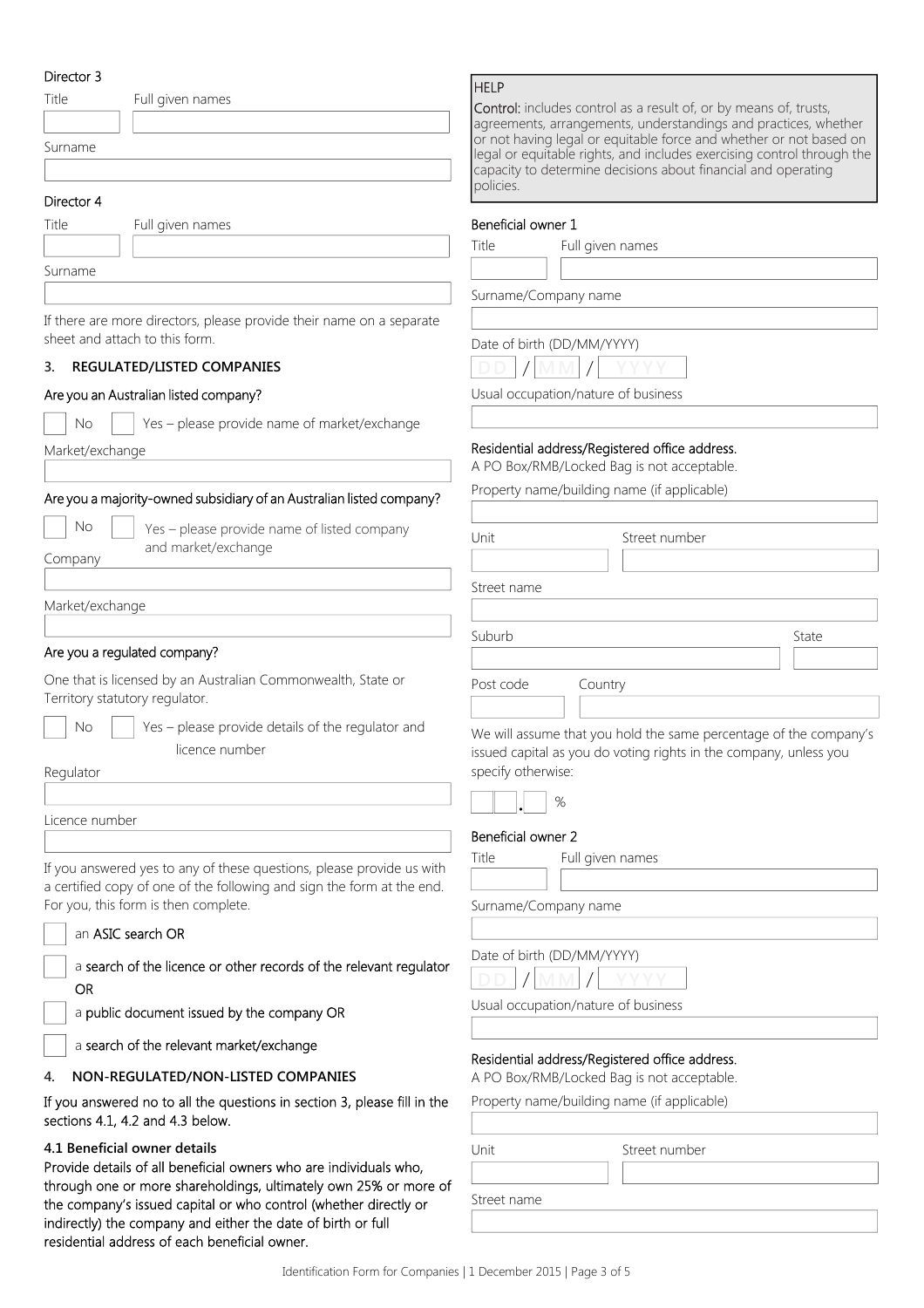| Suburb                                                                                                                                                       | State | Street name                                                                                                                                                                                                               |       |  |
|--------------------------------------------------------------------------------------------------------------------------------------------------------------|-------|---------------------------------------------------------------------------------------------------------------------------------------------------------------------------------------------------------------------------|-------|--|
|                                                                                                                                                              |       |                                                                                                                                                                                                                           |       |  |
| Post code<br>Country                                                                                                                                         |       | Suburb                                                                                                                                                                                                                    | State |  |
| We will assume that you hold the same percentage of the company's<br>issued capital as you do voting rights in the company, unless you<br>specify otherwise: |       | Post code<br>Country                                                                                                                                                                                                      |       |  |
| %                                                                                                                                                            |       | We will assume that you hold the same percentage of the company's<br>issued capital as you do voting rights in the company, unless you<br>specify otherwise:                                                              |       |  |
| Beneficial owner 3                                                                                                                                           |       |                                                                                                                                                                                                                           |       |  |
| Title<br>Full given names                                                                                                                                    |       | %                                                                                                                                                                                                                         |       |  |
|                                                                                                                                                              |       |                                                                                                                                                                                                                           |       |  |
| Surname/Company name                                                                                                                                         |       | Verification procedure - beneficial owners<br>Please provide a certified copy of one document from Group 1 or if<br>you can't, a certified copy of one document from Group 2, AND one                                     |       |  |
|                                                                                                                                                              |       |                                                                                                                                                                                                                           |       |  |
| Date of birth (DD/MM/YYYY)                                                                                                                                   |       | document from Group 3 for each individual applicant.                                                                                                                                                                      |       |  |
|                                                                                                                                                              |       | Group 1                                                                                                                                                                                                                   |       |  |
| Usual occupation/nature of business                                                                                                                          |       | Provide a certified copy of one of these:                                                                                                                                                                                 |       |  |
|                                                                                                                                                              |       | valid Australian driver's licence                                                                                                                                                                                         |       |  |
| Residential address/Registered office address.<br>A PO Box/RMB/Locked Bag is not acceptable.                                                                 |       | please copy the front and back. If your licence does not show<br>your current residential address, please attach an additional<br>document such as a utility bill showing your current address. OR<br>Australian passport |       |  |
| Property name/building name (if applicable)                                                                                                                  |       | a passport that has expired within the preceding two years is                                                                                                                                                             |       |  |
|                                                                                                                                                              |       | acceptable, and please copy the pages that identify you OR                                                                                                                                                                |       |  |
| Street number<br>Unit                                                                                                                                        |       | foreign passport                                                                                                                                                                                                          |       |  |
|                                                                                                                                                              |       | showing your signature and photo, and please copy the pages                                                                                                                                                               |       |  |
| Street name                                                                                                                                                  |       | that identify you OR                                                                                                                                                                                                      |       |  |
|                                                                                                                                                              |       | Australian State or Territory Government issued ID card                                                                                                                                                                   |       |  |
| Suburb                                                                                                                                                       | State | showing your date of birth, signature and photo OR<br>foreign Government issued ID card                                                                                                                                   |       |  |
| Post code<br>Country                                                                                                                                         |       | showing your date of birth, signature and photo.<br>If you are unable to provide any of the documents from Group 1,<br>please provide a certified copy of one document from Group 2, AND<br>one document from Group 3:    |       |  |
| We will assume that you hold the same percentage of the company's                                                                                            |       |                                                                                                                                                                                                                           |       |  |
| issued capital as you do voting rights in the company, unless you<br>specify otherwise:                                                                      |       | Group 2                                                                                                                                                                                                                   |       |  |
|                                                                                                                                                              |       | Australian or foreign government issued birth certificate OR                                                                                                                                                              |       |  |
| %<br>Beneficial owner 4                                                                                                                                      |       | Australian or foreign government issued citizenship certificate<br><b>OR</b>                                                                                                                                              |       |  |
| Title<br>Full given names                                                                                                                                    |       | Centrelink pension or health card                                                                                                                                                                                         |       |  |
|                                                                                                                                                              |       | please copy the front and back.                                                                                                                                                                                           |       |  |
| Surname/Company name                                                                                                                                         |       | Group 3                                                                                                                                                                                                                   |       |  |
|                                                                                                                                                              |       | a Government issued notice                                                                                                                                                                                                |       |  |
| Date of birth (DD/MM/YYYY)                                                                                                                                   |       | one that shows your name and residential address, not more<br>than 12 months old OR                                                                                                                                       |       |  |
| Usual occupation/nature of business                                                                                                                          |       | a rates or utilities notice                                                                                                                                                                                               |       |  |
|                                                                                                                                                              |       | one that shows your name and residential address, not more<br>than 3 months old OR                                                                                                                                        |       |  |
| Residential address/Registered office address.<br>A PO Box/RMB/Locked Bag is not acceptable.                                                                 |       | ATO notice                                                                                                                                                                                                                |       |  |
|                                                                                                                                                              |       | one that shows any debt owing to the ATO, your name and<br>residential address, not more than 12 months old.                                                                                                              |       |  |
| Property name/building name (if applicable)                                                                                                                  |       | For each corporate beneficial owner please provide:                                                                                                                                                                       |       |  |
| Unit<br>Street number                                                                                                                                        |       | a completed Identification form - Australian & Foreign                                                                                                                                                                    |       |  |
|                                                                                                                                                              |       | companies, plus any relevant identification                                                                                                                                                                               |       |  |